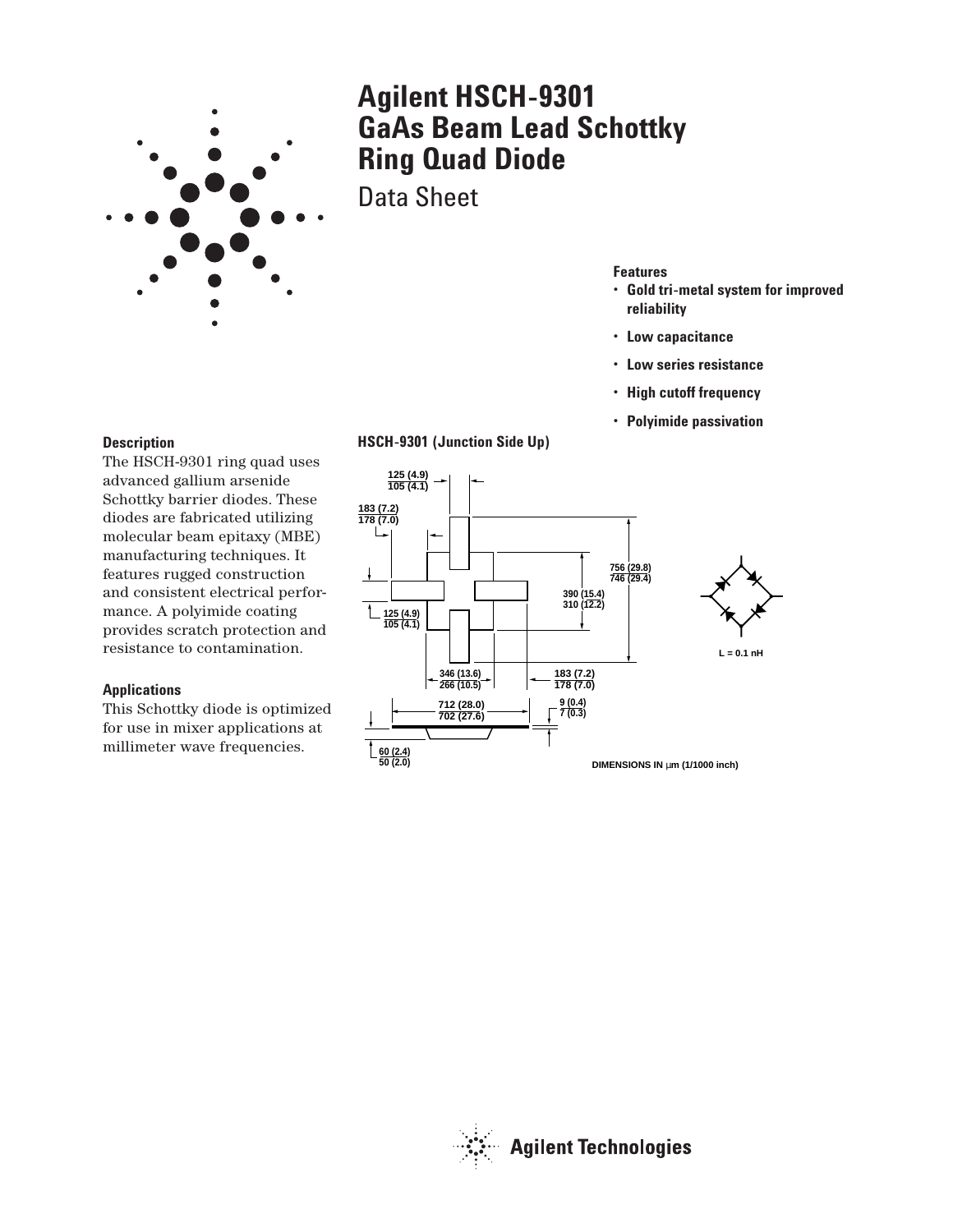# **Maximum Ratings**

| Measured in an infinite heat sink derated linearly |  |  |  |  |
|----------------------------------------------------|--|--|--|--|
| to zero at maximum rated temperature               |  |  |  |  |
|                                                    |  |  |  |  |
|                                                    |  |  |  |  |
|                                                    |  |  |  |  |
|                                                    |  |  |  |  |

| <b>Symbol</b>   | <b>Parameters and Test Conditions</b>                            | <b>Units</b> | Min. | Typ.  | Max.  |
|-----------------|------------------------------------------------------------------|--------------|------|-------|-------|
| $c_{M}$         | <b>Measured Capacitance</b><br>$V_R = 0 V, f = 1 MHz$            | рF           |      | 0.075 | 0.100 |
| C <sub>TA</sub> | <b>Total Adjacent Capacitance</b><br>$V_B = 0 V, f = 1 MHz$      | pF           |      | 0.110 |       |
| C <sub>TD</sub> | <b>Total Diagonal Capacitance</b><br>$V_R = 0 V, f = 1 MHz$      | pF           |      | 0.075 |       |
| $\Delta C_M$    | <b>Measured Capacitance Difference</b><br>$V_B = 0 V, f = 1 MHz$ | pF           |      | 0.015 | 0.025 |
| $R_S$           | Series Resistance                                                | W            |      |       | 6     |
| $V_F$           | Forward Voltage, $I_F = 1$ mA                                    | mV           |      | 700   | 800   |
| $\Delta V_F$    | Forward Voltage Difference, $I_F = 1$ mA                         | mV           |      |       | 20    |

# **HSCH-9301 Electrical Specifications at**  $T_A = 25^{\circ}C$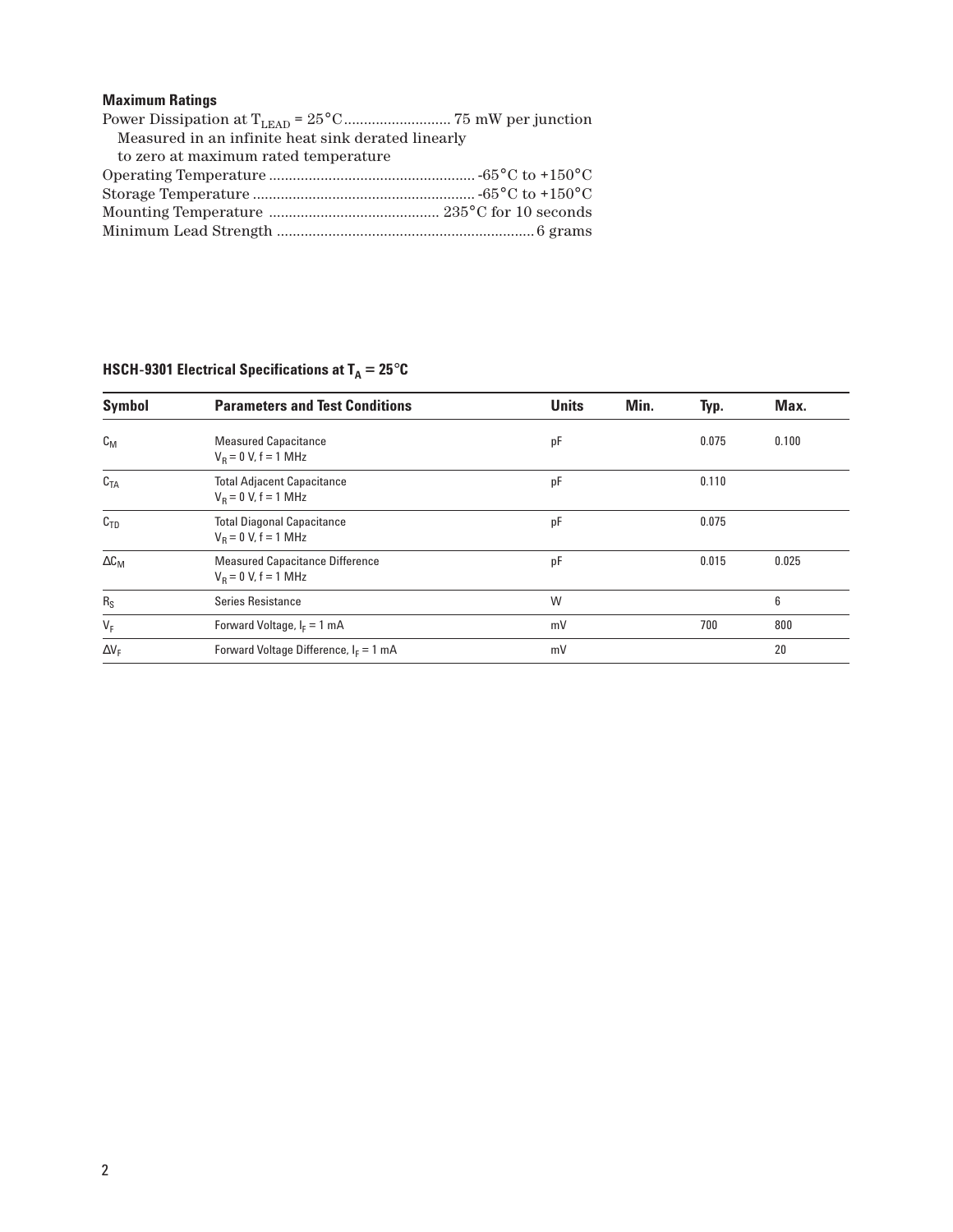#### **Typical Parameters**



**Figure 1. Typical Forward Characteristics for HSCH-9301.**

### **SPICE Parameters**

| <b>Parameter</b>    | <b>Units</b> | <b>HSCH-9301</b>      |
|---------------------|--------------|-----------------------|
| $B_V$               | V            | 5                     |
| $\overline{c_{J0}}$ | рF           | 0.04                  |
| $E_G$               | eV           | 1.43                  |
| I <sub>BV</sub>     | А            | 10E-5                 |
| $I_S$               | А            | $1.6 \times 10E - 13$ |
| N                   |              | 1.20                  |
| $R_S$               | Ω            | 5                     |
| $P_B$               | ٧            | 0.7                   |
| $P_T$               |              | $\overline{2}$        |
| M                   |              | 0.5                   |

#### **Dynamic and Series Resistance**

Schottky diode resistance may be expressed as series resistance,  $R<sub>S</sub>$ , or as dynamic resistance,  $R<sub>D</sub>$ . These two terms are related by the equation

 $R_D = R_S + R_i$ 

where  $R_j$  is the resistance of the junction. Junction resistance of a diode with DC bias is quite accurately calculated by

$$
R_j = 26/I_B
$$

where  $I_B$  is the bias current in milliamperes. The series resistance is independent of current.

The dynamic resistance is more easily measured. If series resistance is specified it is usually obtained by subtracting the calculated junction resistance from the measured dynamic resistance.

#### **Quad Capacitance**

Capacitance of Schottky diode quads is measured using an HP4271 LCR meter. This instrument effectively isolates

individual diode branches from the others, allowing accurate capacitance measurement of each branch or each diode. The conditions are: 20 mV R.M.S. voltage at 1 MHz. Agilent defines this measurement as " $C_M$ ," and it is equivalent to the capacitance of the diode by itself. The equivalent diagonal and adjacent capacitances can then be calculated by the formulas given below.

In a quad, the diagonal capacitance is the capacitance between points A and B as shown in Figure 2. The diagonal capacitance is calculated using the following formula

$$
C_{DIAGONAL} = \frac{C_1 \times C_2}{C_1 + C_2} + \frac{C_3 \times C_4}{C_3 + C_4}
$$



**Figure 2.**

The equivalent capacitance is the capacitance between points A and C in Figure 2. This capacitance is calculated using the following formula

$$
C_{\text{ADJACENT}} = C_1 + \frac{1}{C_2} + \frac{1}{C_3} + \frac{1}{C_4}
$$

#### **Assembly Techniques**

Diodes are ESD sensitive. ESD preventive measures must be employed in all aspects of storage, handling, and assembly.

Diode ESD precautions, handling considerations, and bonding methods are critical factors in successful diode performance and reliability.

Agilent application note #55, "Beam Lead Diode Bonding and Handling Procedures" provides basic information on these subjects.